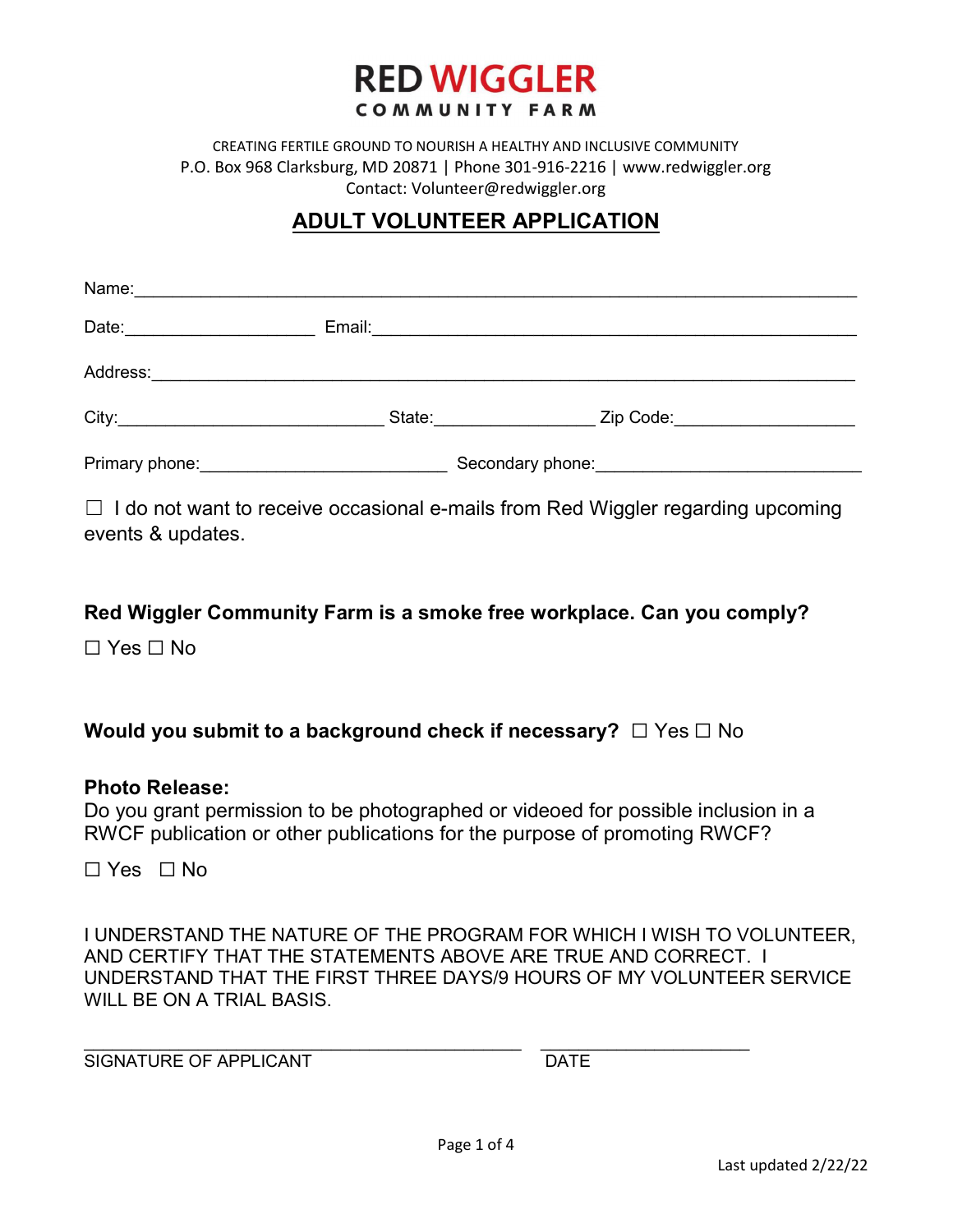| No experience is necessary for this position.<br>For our records, have you ever              | Yes | No |
|----------------------------------------------------------------------------------------------|-----|----|
| worked in a greenhouse? Including seeding, transplanting and/or watering?                    |     |    |
| planted seeds or transplants?                                                                |     |    |
| harvested vegetables? Including bunching greens and/or digging root<br>vegetables?           |     |    |
| handled vegetables after harvesting, including washing, sorting, and<br>weighing vegetables? |     |    |
| done field maintenance activities, including weeding, thinning, mulching, or<br>raking?      |     |    |
| worked or interacted with adults with disabilities?                                          |     |    |

# Do you need to fulfill a specific requirement for service hours?  $\Box$  Yes  $\Box$  No

| $\Box$ School | $#$ of hours |
|---------------|--------------|
|               |              |

| $\Box$ Other: | # of hours |
|---------------|------------|
|               |            |

Deadline:\_\_\_\_\_\_\_\_\_\_\_\_\_\_\_\_\_\_\_\_\_

Note: We do not offer volunteer hours for court-mandated service.

# Please list your strengths and limitations as it applies to working cooperatively with others, following instructions and completing tasks independently.

 $\mathcal{L}_\mathcal{L} = \mathcal{L}_\mathcal{L} = \mathcal{L}_\mathcal{L} = \mathcal{L}_\mathcal{L} = \mathcal{L}_\mathcal{L} = \mathcal{L}_\mathcal{L} = \mathcal{L}_\mathcal{L} = \mathcal{L}_\mathcal{L} = \mathcal{L}_\mathcal{L} = \mathcal{L}_\mathcal{L} = \mathcal{L}_\mathcal{L} = \mathcal{L}_\mathcal{L} = \mathcal{L}_\mathcal{L} = \mathcal{L}_\mathcal{L} = \mathcal{L}_\mathcal{L} = \mathcal{L}_\mathcal{L} = \mathcal{L}_\mathcal{L}$ 

 $\mathcal{L}_\mathcal{L} = \mathcal{L}_\mathcal{L} = \mathcal{L}_\mathcal{L} = \mathcal{L}_\mathcal{L} = \mathcal{L}_\mathcal{L} = \mathcal{L}_\mathcal{L} = \mathcal{L}_\mathcal{L} = \mathcal{L}_\mathcal{L} = \mathcal{L}_\mathcal{L} = \mathcal{L}_\mathcal{L} = \mathcal{L}_\mathcal{L} = \mathcal{L}_\mathcal{L} = \mathcal{L}_\mathcal{L} = \mathcal{L}_\mathcal{L} = \mathcal{L}_\mathcal{L} = \mathcal{L}_\mathcal{L} = \mathcal{L}_\mathcal{L}$ 

 $\mathcal{L}_\mathcal{L} = \mathcal{L}_\mathcal{L} = \mathcal{L}_\mathcal{L} = \mathcal{L}_\mathcal{L} = \mathcal{L}_\mathcal{L} = \mathcal{L}_\mathcal{L} = \mathcal{L}_\mathcal{L} = \mathcal{L}_\mathcal{L} = \mathcal{L}_\mathcal{L} = \mathcal{L}_\mathcal{L} = \mathcal{L}_\mathcal{L} = \mathcal{L}_\mathcal{L} = \mathcal{L}_\mathcal{L} = \mathcal{L}_\mathcal{L} = \mathcal{L}_\mathcal{L} = \mathcal{L}_\mathcal{L} = \mathcal{L}_\mathcal{L}$ 

 $\mathcal{L}_\mathcal{L} = \mathcal{L}_\mathcal{L} = \mathcal{L}_\mathcal{L} = \mathcal{L}_\mathcal{L} = \mathcal{L}_\mathcal{L} = \mathcal{L}_\mathcal{L} = \mathcal{L}_\mathcal{L} = \mathcal{L}_\mathcal{L} = \mathcal{L}_\mathcal{L} = \mathcal{L}_\mathcal{L} = \mathcal{L}_\mathcal{L} = \mathcal{L}_\mathcal{L} = \mathcal{L}_\mathcal{L} = \mathcal{L}_\mathcal{L} = \mathcal{L}_\mathcal{L} = \mathcal{L}_\mathcal{L} = \mathcal{L}_\mathcal{L}$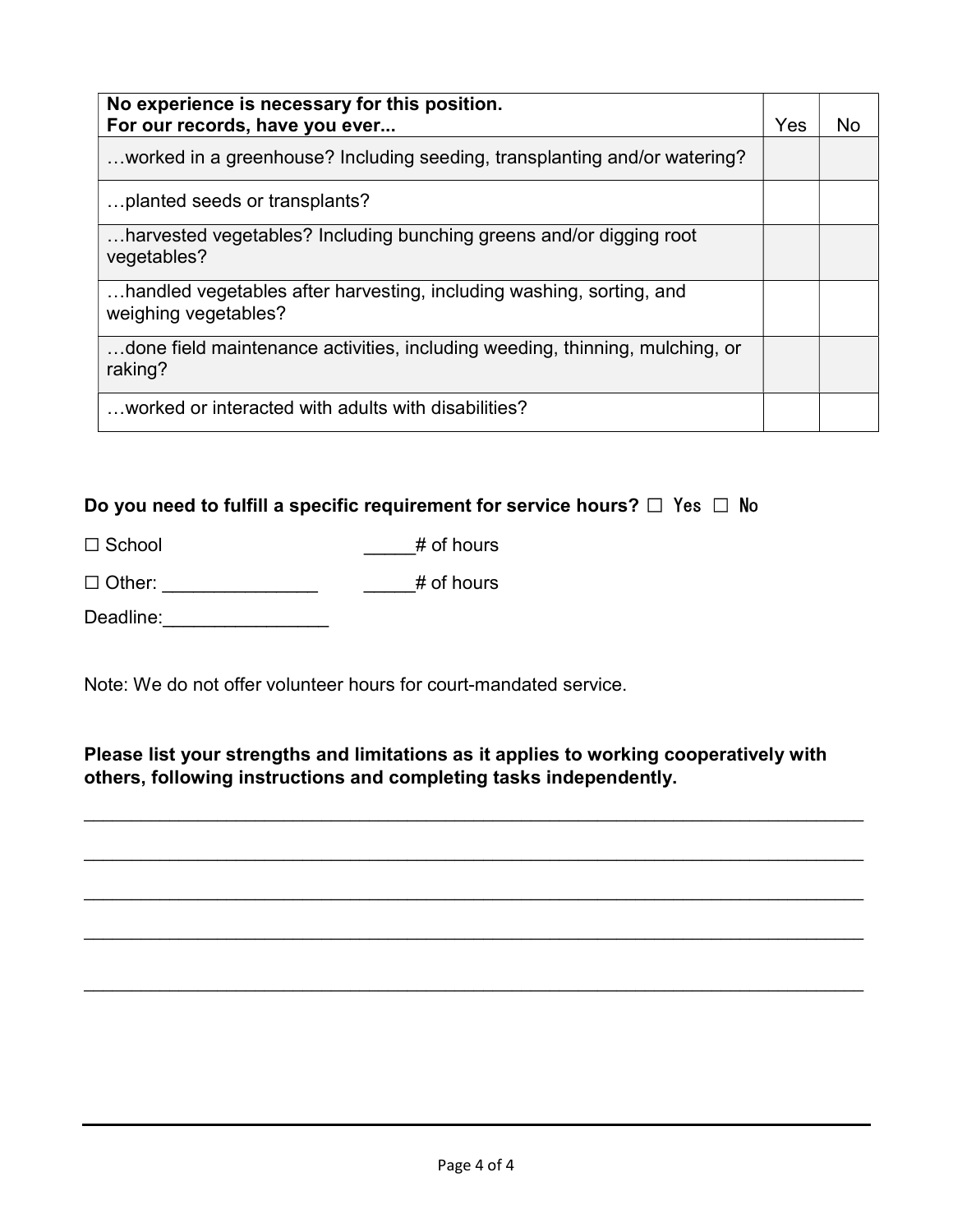Please list your strengths and limitations as it applies to completing physical labor and working outside in different weather conditions for 2-3 hours at a time, with appropriate breaks.

|                                                                                                                                                                                                                                                                                                                                                                              | ,我们也不会有什么。""我们的人,我们也不会有什么?""我们的人,我们也不会有什么?""我们的人,我们也不会有什么?""我们的人,我们也不会有什么?""我们的人     |
|------------------------------------------------------------------------------------------------------------------------------------------------------------------------------------------------------------------------------------------------------------------------------------------------------------------------------------------------------------------------------|--------------------------------------------------------------------------------------|
| Do you require the use of any of the following? (check all that apply)                                                                                                                                                                                                                                                                                                       |                                                                                      |
| $\Box$ Adaptive Equipment                                                                                                                                                                                                                                                                                                                                                    | $\Box$ One-on-one support                                                            |
| $\Box$ Assistive Communication Device                                                                                                                                                                                                                                                                                                                                        | $\Box$ Wheelchair                                                                    |
| $\Box$ Crutches, Cane or Walker                                                                                                                                                                                                                                                                                                                                              |                                                                                      |
|                                                                                                                                                                                                                                                                                                                                                                              |                                                                                      |
| Please check all that apply:<br>$\Box$ Allergies – please list: $\angle$ / $\angle$ / $\angle$ / $\angle$ / $\angle$ / $\angle$ / $\angle$ / $\angle$ / $\angle$ / $\angle$ / $\angle$ / $\angle$ / $\angle$ / $\angle$ / $\angle$ / $\angle$ / $\angle$ / $\angle$ / $\angle$ / $\angle$ / $\angle$ / $\angle$ / $\angle$ / $\angle$ / $\angle$ / $\angle$ / $\angle$ / $\$ |                                                                                      |
| $\Box$ Seizure History                                                                                                                                                                                                                                                                                                                                                       |                                                                                      |
| $\Box$ Sun Sensitivity                                                                                                                                                                                                                                                                                                                                                       |                                                                                      |
| that Red Wiggler staff should be made aware of?                                                                                                                                                                                                                                                                                                                              | Are there any other medical or physical conditions or special needs of the volunteer |
| $\Box$ Yes $\Box$ No                                                                                                                                                                                                                                                                                                                                                         |                                                                                      |
|                                                                                                                                                                                                                                                                                                                                                                              |                                                                                      |
|                                                                                                                                                                                                                                                                                                                                                                              |                                                                                      |
|                                                                                                                                                                                                                                                                                                                                                                              |                                                                                      |

\_\_\_\_\_\_\_\_\_\_\_\_\_\_\_\_\_\_\_\_\_\_\_\_\_\_\_\_\_\_\_\_\_\_\_\_\_\_\_\_\_\_\_\_\_\_\_\_\_\_\_\_\_\_\_\_\_\_\_\_\_\_\_\_\_\_\_\_\_\_\_\_\_\_\_  $\mathcal{L}_\text{max}$  , and the contribution of the contribution of the contribution of the contribution of the contribution of the contribution of the contribution of the contribution of the contribution of the contribution of t  $\mathcal{L}_\text{max}$  and  $\mathcal{L}_\text{max}$  and  $\mathcal{L}_\text{max}$  and  $\mathcal{L}_\text{max}$  and  $\mathcal{L}_\text{max}$  and  $\mathcal{L}_\text{max}$